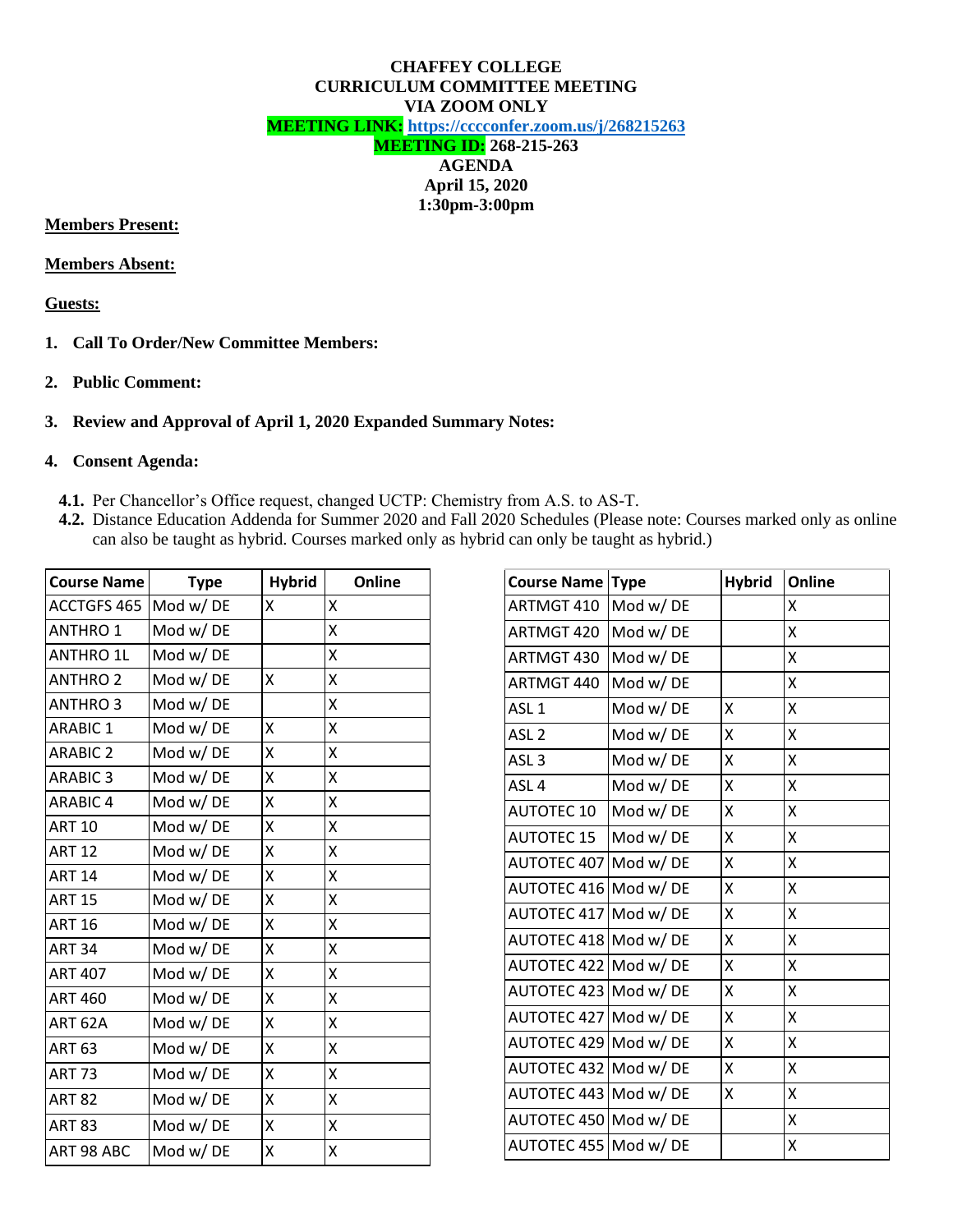| <b>Course Name Type</b> |          | <b>Hybrid</b> | Online |
|-------------------------|----------|---------------|--------|
| <b>BIOL1</b>            | Mod w/DE | Χ             | X      |
| <b>BIOL 10</b>          | Mod w/DE | Χ             | Χ      |
| <b>BIOL 12</b>          | Mod w/DE | X             | Χ      |
| <b>BIOL 14</b>          | Mod w/DE | Χ             | Χ      |
| <b>BIOL 2</b>           | Mod w/DE | X             | Χ      |
| BIOL <sub>20</sub>      | Mod w/DE | Χ             |        |
| BIOL <sub>23</sub>      | Mod w/DE | X             | X      |
| <b>BIOL3</b>            | Mod w/DE | Χ             | Χ      |
| BIOL 40                 | Mod w/DE | X             |        |
| <b>BIOL 424</b>         | Mod w/DE | X             | Χ      |
| BIOL <sub>62</sub>      | Mod w/DE | Χ             |        |
| BIOL <sub>63</sub>      | Mod w/DE | Χ             |        |
| <b>BRDCAST 3</b>        | Mod w/DE |               | X      |
| <b>BRDCAST 60</b>       | Mod w/DE |               | Χ      |
| <b>BRDCAST 62</b>       | Mod w/DE |               | X      |
| <b>BRDCAST 67</b>       | Mod w/DE |               | Χ      |
| <b>BRDCAST 70</b>       | Mod w/DE |               | X      |
| CDE 1                   | Mod w/DE |               | Χ      |
| CDE <sub>4</sub>        | Mod w/DE |               | Χ      |
| CDE <sub>5</sub>        | Mod w/DE |               | Χ      |
| CHEM <sub>8</sub>       | Mod w/DE |               | Χ      |
| CHEM 10                 | Mod w/DE | Χ             | Χ      |
| CHEM 12                 | Mod w/DE | X             | X      |
| CHEM 24A                | Mod w/DE | Χ             | Χ      |
| CHEM 24B                | Mod w/DE | X             | X      |
| CHEM <sub>7</sub>       | Mod w/DE | Χ             | Χ      |
| CHEM 76A                | Mod w/DE | Χ             |        |
| CHEM 76B                | Mod w/DE | Χ             |        |
| CHEM <sub>9</sub>       | Mod w/DE | Χ             | Χ      |
| CINEMA 20               | Mod w/DE |               | Χ      |
| <b>CINEMA 22</b>        | Mod w/DE |               | Χ      |
| <b>CINEMA 25</b>        | Mod w/DE |               | Χ      |
| CINEMA 26               | Mod w/DE |               | Χ      |
| <b>CIS 420</b>          | Mod w/DE | Χ             | Χ      |
| CISHDSP 40              | Mod w/DE | Χ             | Χ      |
| <b>CISNTWK 11</b>       | Mod w/DE | Χ             | Χ      |
| $CJ_1$                  | Mod w/DE | Χ             | Χ      |
| CJ 459                  | Mod w/DE | Χ             | Χ      |
| $CJ$ 52                 | Mod w/DE | Χ             | Χ      |
| CJ 53                   | Mod w/DE | Χ             | Χ      |
| CJ 57                   | Mod w/DE | Χ             | Χ      |
| COMSTD 6                | Mod w/DE | Χ             | Χ      |

| <b>Course Name Type</b> |          | <b>Hybrid</b> | Online |
|-------------------------|----------|---------------|--------|
| COMSTD 74               | Mod w/DE | x             | Χ      |
| <b>CUL 15</b>           | Mod w/DE |               | X      |
| <b>DENTAL 405</b>       | Mod w/DE | Χ             | Χ      |
| DENTAL 415              | Mod w/DE | Χ             | X      |
| DENTAL 425              | Mod w/DE | Χ             | Χ      |
| <b>DENTAL 435</b>       | Mod w/DE | Χ             | Χ      |
| DENTAL 445              | Mod w/DE | Χ             | Χ      |
| ED 400                  | Mod w/DE |               | Χ      |
| <b>EMT 11</b>           | Mod w/DE | Χ             |        |
| ENGL <sub>35</sub>      | Mod w/DE | Χ             | X      |
| <b>ENGL 495</b>         | Mod w/DE | Χ             | Χ      |
| ENGL <sub>68</sub>      | Mod w/DE | Χ             | X      |
| ENGL 74                 | Mod w/DE | Χ             | Χ      |
| ENGL 76                 | Mod w/DE | Χ             | Χ      |
| <b>ESL 475</b>          | Mod w/DE | Χ             | Χ      |
| <b>ESL 608</b>          | Mod w/DE | Χ             | Χ      |
| ESL 612                 | Mod w/DE | Χ             | Χ      |
| <b>ESL 622</b>          | Mod w/DE | Χ             | Χ      |
| <b>ESL 632</b>          | Mod w/DE | Χ             | Χ      |
| <b>ESL 642</b>          | Mod w/DE | Χ             | X      |
| <b>ESL 650</b>          | Mod w/DE | Χ             | Χ      |
| <b>ESL 652</b>          | Mod w/DE | Χ             | Χ      |
| FR <sub>1</sub>         | Mod w/DE | Χ             | Χ      |
| FR <sub>2</sub>         | Mod w/DE | Χ             | Χ      |
| GEOL <sub>1</sub>       | Mod w/DE |               | Χ      |
| GEOL <sub>2</sub>       | Mod w/DE |               | Χ      |
| <b>HIST 12</b>          | Mod w/DE |               | X      |
| HIST <sub>37</sub>      | Mod w/DE |               | Χ      |
| HIST <sub>5</sub>       | Mod w/DE |               | Χ      |
| HIST <sub>6</sub>       | Mod w/DE |               | Χ      |
| HIST 70                 | Mod w/DE |               | Χ      |
| <b>HIST 71</b>          | Mod w/DE |               | Χ      |
| HVACR 600               | Mod w/DE | x             | Χ      |
| HVACR 601               | Mod w/DE | X             | Χ      |
| HVACR 602               | Mod w/DE | Χ             | Χ      |
| HVACR 603               | Mod w/DE | Χ             | Χ      |
| HVACR 604               | Mod w/DE | Χ             | Χ      |
| HVACR 605               | Mod w/DE | Χ             | Χ      |
| HVACR 606               | Mod w/DE | Χ             | Χ      |
| HVACR 607               | Mod w/DE | Χ             | Χ      |
| HVACR 608               | Mod w/DE | Χ             | Χ      |
| HVACR 609               | Mod w/DE | Χ             | Χ      |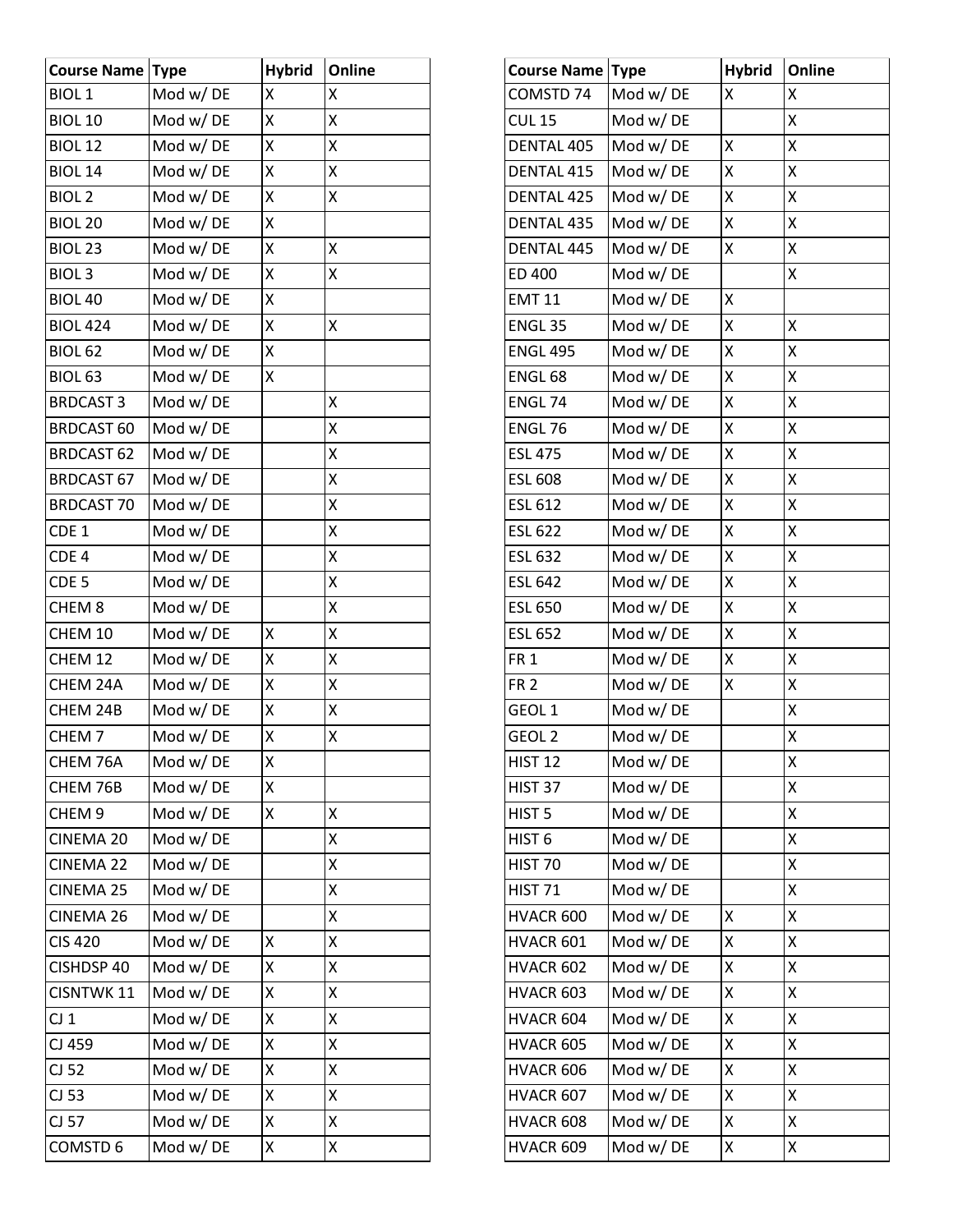| <b>Course Name Type</b> |          | <b>Hybrid</b> | Online |
|-------------------------|----------|---------------|--------|
| HVACR 610               | Mod w/DE | X             | X      |
| HVACR 611               | Mod w/DE | X             | Χ      |
| <b>ID 11</b>            | Mod w/DE | Χ             | X      |
| <b>ID 12</b>            | Mod w/DE | Χ             | Χ      |
| <b>IET 401A</b>         | Mod w/DE | X             | X      |
| <b>IET 405</b>          | Mod w/DE | Χ             | Χ      |
| <b>IET 407</b>          | Mod w/DE | X             | X      |
| <b>IET 411</b>          | Mod w/DE | Χ             | Χ      |
| <b>IET 413</b>          | Mod w/DE | X             | X      |
| <b>IET 417</b>          | Mod w/DE | X             | X      |
| <b>IET 419</b>          | Mod w/DE | X             | X      |
| <b>IET 421</b>          | Mod w/DE | Χ             | Χ      |
| <b>IET 460</b>          | Mod w/DE | X             | X      |
| <b>IET 401B</b>         | Mod w/DE | Χ             | Χ      |
| <b>IET 403A</b>         | Mod w/DE | X             | X      |
| <b>IET 403B</b>         | Mod w/DE | Χ             | Χ      |
| IETELMT 430             | Mod w/DE |               | X      |
| <b>IETELMT 432</b>      | Mod w/DE |               | X      |
| INDMM 600               | Mod w/DE | Χ             | X      |
| INDMM 601               | Mod w/DE | Χ             | Χ      |
| <b>JOUR 10</b>          | Mod w/DE |               | X      |
| <b>JOUR 30</b>          | Mod w/DE |               | Χ      |
| KINACT 16               | Mod w/DE |               | X      |
| KINACT 17               | Mod w/DE |               | Χ      |
| KINACT <sub>20</sub>    | Mod w/DE |               | X      |
| KINACT <sub>24</sub>    | Mod w/DE |               | Χ      |
| KINACT <sub>25</sub>    | Mod w/DE |               | Χ      |
| KINACT <sub>26</sub>    | Mod w/DE |               | Χ      |
| KINACT 28A              | Mod w/DE |               | Χ      |
| KINACT 28B              | Mod w/DE |               | Χ      |
| KINACT 29A              | Mod w/DE |               | Χ      |
| KINACT 29B              | Mod w/DE |               | Χ      |
| KINACT 29C              | Mod w/DE |               | Χ      |
| KINACT 35               | Mod w/DE |               | Χ      |
| KINLEC 11               | Mod w/DE |               | Χ      |
| KINLEC <sub>32</sub>    | Mod w/DE |               | Χ      |
| MATH <sub>25</sub>      | Mod w/DE | Χ             | Χ      |
| MATH 31                 | Mod w/DE | Χ             | Χ      |
| MATH <sub>4</sub>       | Mod w/DE | Χ             | Χ      |
| <b>MATH 401</b>         | Mod w/DE | Χ             | Χ      |
| <b>MATH 420</b>         | Mod w/DE | Χ             | Χ      |
| MATH <sub>60</sub>      | Mod w/DE | Χ             | Χ      |

| <b>Course Name</b>  | <b>Type</b>  | <b>Hybrid</b> | Online |
|---------------------|--------------|---------------|--------|
| MATH <sub>61</sub>  | Mod w/DE     | X             | X      |
| <b>MATH 650</b>     | Mod w/DE     | Χ             | X      |
| MATH 65A            | Mod w/DE     | Χ             | Χ      |
| MATH 65B            | Mod w/DE     | X             | X      |
| MATH <sub>75</sub>  | Mod w/DE     | Χ             | X      |
| MATH <sub>81</sub>  | Mod w/DE     | Χ             | Χ      |
| MUSIC 16            | Mod w/DE     |               | Χ      |
| MUSIC <sub>17</sub> | Mod w/DE     |               | X      |
| MUSIC <sub>18</sub> | Mod w/DE     |               | X      |
| MUSIC <sub>21</sub> | Mod w/DE     |               | X      |
| MUSIC 40            | Mod w/DE     |               | Χ      |
| MUSIC 41            | Mod w/DE     |               | X      |
| MUSIC <sub>5</sub>  | Mod w/DE     |               | X      |
| MUSIC <sub>6</sub>  | Mod w/DE     |               | Χ      |
| MUSIC <sub>7</sub>  | Modification |               | X      |
| MUSIC <sub>77</sub> | Mod w/DE     |               | X      |
| MUSIC <sub>78</sub> | Mod w/DE     |               | X      |
| MUSIC <sub>8</sub>  | Modification |               | X      |
| <b>NURVN 403</b>    | Mod w/DE     | x             | Χ      |
| NURVN 403L          | Mod w/DE     | X             |        |
| <b>NURVN 405</b>    | Mod w/DE     | Χ             | X      |
| NURVN 405L          | Mod w/DE     | Χ             |        |
| <b>NURVN 407C</b>   | Mod w/DE     | Χ             | Χ      |
| <b>NURVN 409</b>    | Mod w/DE     | X             | X      |
| <b>NURVN 411</b>    | Mod w/DE     | Χ             | Χ      |
| NURVN 411L          | Mod w/DE     | Χ             |        |
| NURVN 413           | Mod w/ DE    | х             | Χ      |
| NURVN 413L          | Mod w/DE     | Χ             |        |
| <b>NURVN 414</b>    | Mod w/DE     | Χ             |        |
| NURVN 415B          | Mod w/DE     | Χ             | X      |
| NURVN 417B          | Mod w/DE     | Χ             | X      |
| <b>NURVN 600</b>    | Mod w/DE     |               | Χ      |
| PHIL <sub>72</sub>  | Mod w/DE     |               | Χ      |
| <b>PHIL 75</b>      | Mod w/DE     | x             | Χ      |
| PHIL <sub>77</sub>  | Mod w/DE     | Χ             | Χ      |
| <b>PHIL 81</b>      | Mod w/DE     | Χ             | Χ      |
| <b>PHIL 82</b>      | Mod w/DE     |               | Χ      |
| PHOTO <sub>13</sub> | Mod w/DE     |               | Χ      |
| PHOTO <sub>20</sub> | Mod w/DE     |               | Χ      |
| PHOTO <sub>50</sub> | Mod w/DE     |               | Χ      |
| PHOTO <sub>9</sub>  | Mod w/DE     |               | Χ      |
| PHSCI 10            | Mod w/DE     | X             | Χ      |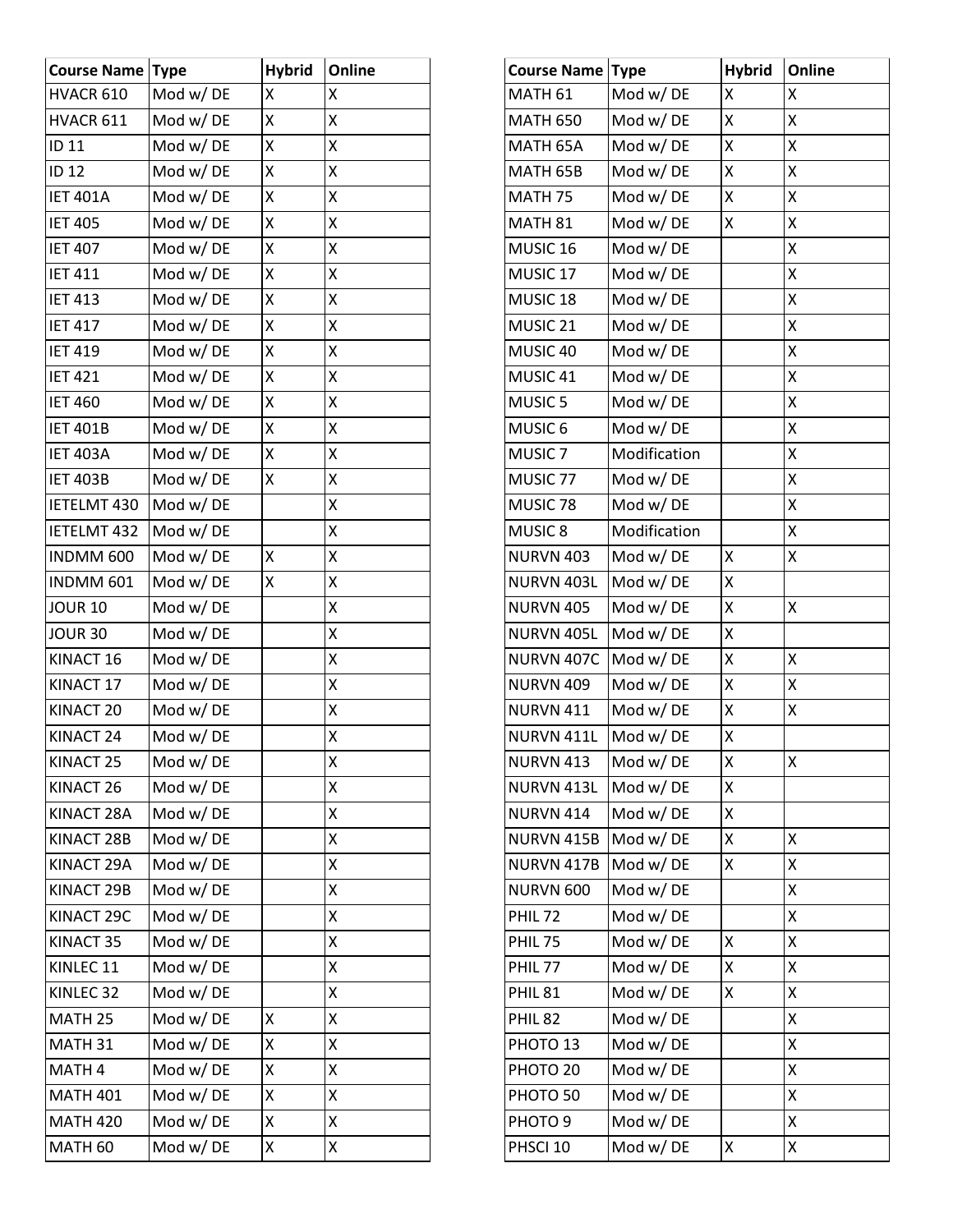| <b>Course Name Type</b> |          | <b>Hybrid</b> | Online |
|-------------------------|----------|---------------|--------|
| PSYCH <sub>20</sub>     | Mod w/DE |               | x      |
| PSYCH <sub>55</sub>     | Mod w/DE | Χ             | X      |
| PSYCH <sub>80</sub>     | Mod w/DE | Χ             | X      |
| RADTEC <sub>51</sub>    | Mod w/DE |               | X      |
| RADTEC <sub>55</sub>    | Mod w/DE |               | X      |
| RADTEC <sub>82</sub>    | Mod w/DE |               | X      |
| RADTEC 85               | Mod w/DE |               | X      |
| <b>SOC 80</b>           | Mod w/DE | χ             | X      |
| SPAN <sub>3</sub>       | Mod w/DE | χ             | X      |

| <b>Course Name Type</b> |              | <b>Hybrid</b> | Online |
|-------------------------|--------------|---------------|--------|
| SPAN <sub>4</sub>       | Mod w/DE     | X             | x      |
| <b>THEATRE 10</b>       | Mod w/DE     | x             | X      |
| <b>THEATRE 12</b>       | Mod w/DE     | Χ             | x      |
| <b>THEATRE 18</b>       | Mod w/DE     | x             | x      |
| THEATRE 20              | Modification |               | Χ      |
| <b>THEATRE 4</b>        | Mod w/DE     | X             | x      |
| <b>THEATRE 44</b>       | Mod w/DE     | Χ             | x      |
| <b>THEATRE 5</b>        | Mod w/DE     | X             | X      |
| THEATRE 7               | Mod w/DE     | Χ             | Χ      |

## **5. Curriculum Proposals:**

## **PACKAGE: BUSINESS**

## **New Courses w/ DE: First Reading**

| <b>BUSMGT-441</b> Principles of Leadership     | Approval: | Distance Education<br>Approval Hybrid/Online: |
|------------------------------------------------|-----------|-----------------------------------------------|
| <b>BUSMKT-410</b> Marketing Using Social Media | Approval: | Distance Education                            |
|                                                |           | Approval Hybrid/Online:                       |
| <b>BUSMKT-420</b> Customer Service             | Approval: | Distance Education                            |
|                                                |           | Approval Hybrid/Online:                       |

## **Course Deactivations: Final Reading**

| <b>BUSMGT-</b> | Principles of | ∙vai. |
|----------------|---------------|-------|
| $-440$         | eadership_    | нн    |

## **Program Modifications: Final Reading**

| <b>General Business</b>       | A.S.                       | Approval: |
|-------------------------------|----------------------------|-----------|
| <b>General Business</b>       | Certificate of Achievement | Approval: |
| <b>Leadership in Criminal</b> | Certificate of Achievement | Approval: |
| <b>Justice</b>                |                            |           |
| <b>Management</b>             | A.S                        | Approval: |
| <b>Management</b>             | Certificate of Achievement | Approval: |
| <b>Marketing</b>              | A.S.                       | Approval: |
| <b>Marketing</b>              | Certificate of Achievement | Approval: |
| <b>Small Business</b>         | A.S.                       | Approval: |
| <b>Entrepreneur</b>           |                            |           |
| <b>Small Business</b>         | Certificate of Achievement | Approval: |
| <b>Entrepreneur</b>           |                            |           |
| <b>Supervision</b>            | A.S.                       | Approval: |
| <b>Supervision</b>            | Certificate of Achievement | Approval: |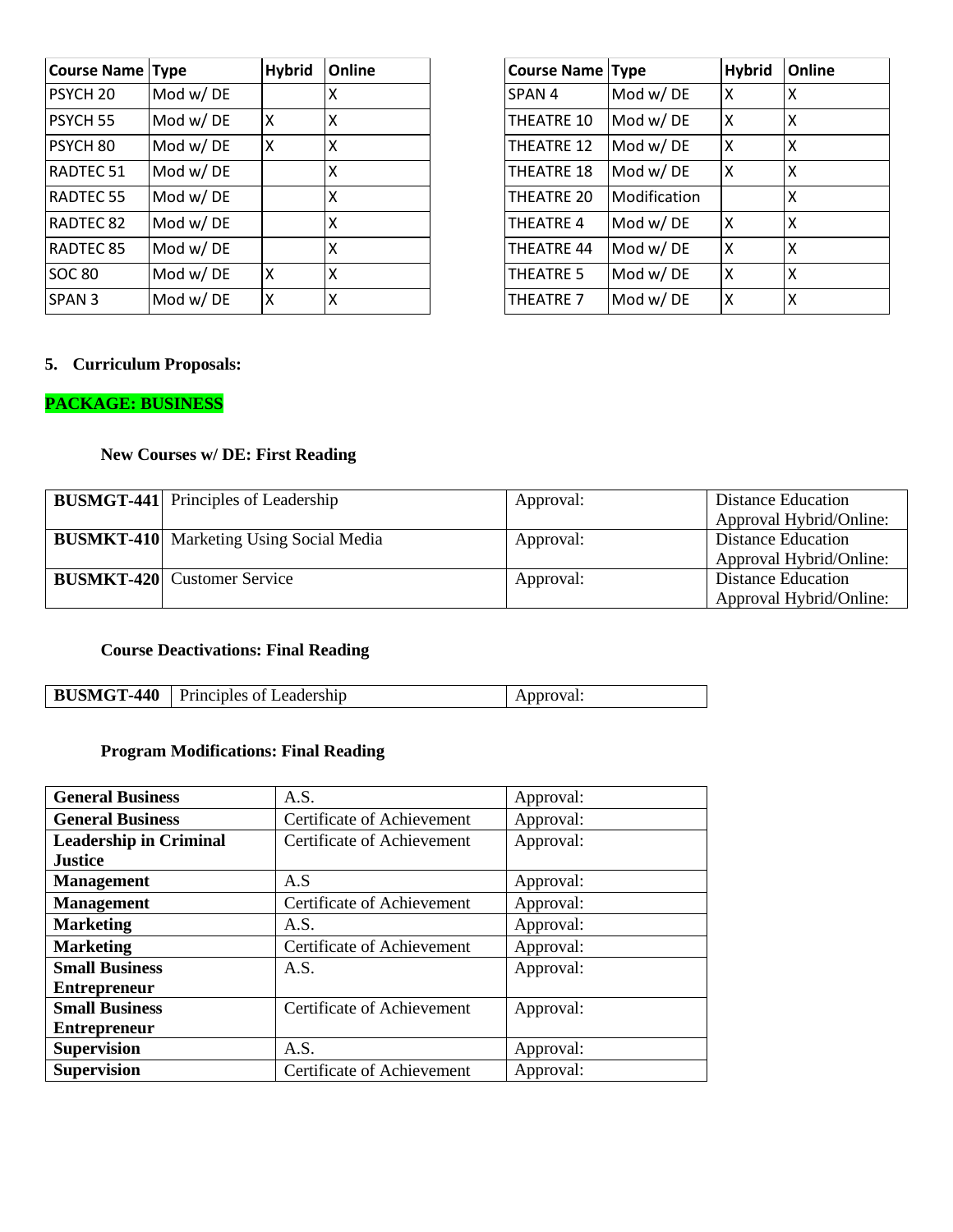### **PACKAGE: SOCIOLOGY**

#### **New Courses w/ DE: First Reading**

| <b>SOC-17</b> | Sociology of Crime | Approval: | Distance Education      |
|---------------|--------------------|-----------|-------------------------|
|               |                    |           | Approval Hybrid/Online: |

#### **Program Modifications: Final Reading**

| Sociology | $\mathbf{v}$<br>л | Approval: |
|-----------|-------------------|-----------|
|           |                   |           |

#### **PACKAGE: BUSINESS-LEGAL STUDIES**

### **Course Modifications w/ DE: First Reading**

| -405-ر | Office<br>Legal Document Preparation and Law C | Approval: | Distance Education      |
|--------|------------------------------------------------|-----------|-------------------------|
|        | Procedures                                     |           | Approval Hybrid/Online: |

#### **Course Deactivations: Final Reading**

| <b>BUSL-404</b><br><b>Law Office Operations</b><br>Approval: |  |
|--------------------------------------------------------------|--|
|--------------------------------------------------------------|--|

#### **NONPACKAGES**

### **Course Modifications w/ DE: First Reading**

|                | <b>BUSMKT-402</b> Introduction to Import/Export | Approval: | Distance Education<br>Approval Online:        |
|----------------|-------------------------------------------------|-----------|-----------------------------------------------|
| <b>STAT-10</b> | <b>Elementary Statistics</b>                    | Approval: | Distance Education<br>Approval Hybrid/Online: |

#### **Course Modifications: First Reading**

| NURADN-45L     | <b>Nursing Process 4 Laboratory</b> | Approval: |
|----------------|-------------------------------------|-----------|
| <b>PHIL-76</b> | Critical Thinking                   | Approval: |

#### **New Programs: Final Reading**

| <b>Employability Skills for the</b> | Certificate of Completion | Approval: |
|-------------------------------------|---------------------------|-----------|
| 21st Century                        |                           |           |

## **Program Modifications: Final Reading**

| <b>Drafting Technician:</b> | Certificate of Achievement | Approval: |
|-----------------------------|----------------------------|-----------|
| Architectural               |                            |           |
| <b>Drafting Technician:</b> | A.S.                       | Approval: |
| <b>Mechanical</b>           |                            |           |
| <b>Drafting Technician:</b> | Certificate of Achievement | Approval: |
| <b>Mechanical</b>           |                            |           |